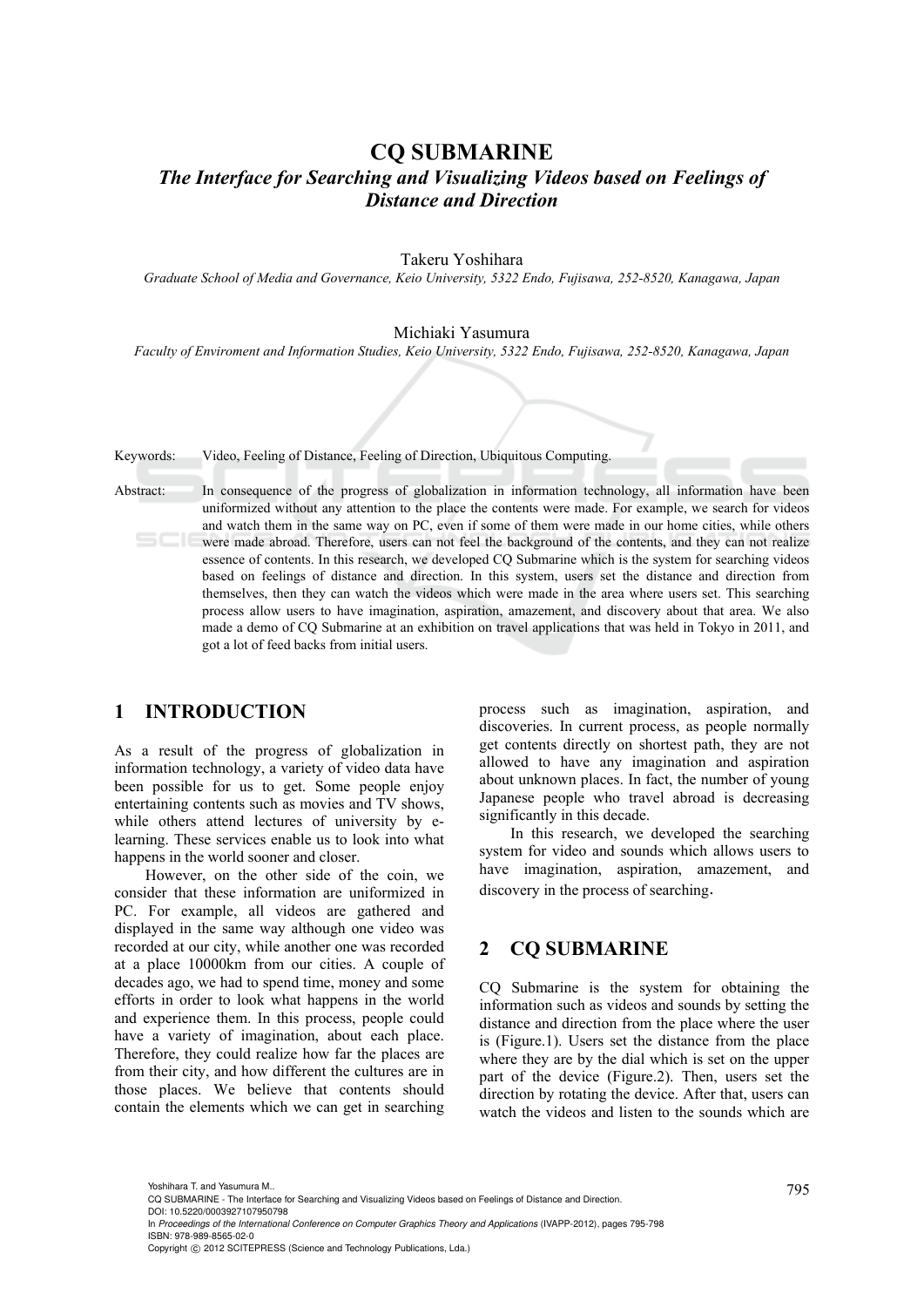recorded at that place. A maximum of 9 videos are selected randomly from the area by the distance of 50km from the place where the user set, and play inside of the chassis of the system (Figure.3). In order to let the users feel the shift of the contents for real, we adopt the metaphor of submarine's periscope in which users look in the chassis. The phrase of "CQ" which stands for "seek you" or "Call for Quarters" came from the technical word of ham radio. It is reflected in my own experience of childhood in that I often heard my father's ham. I always tune the frequency and could imagine how the world is and have aspiration or amazement by listening to the voice which came from abroad.

As getting a hint from my experience, in CQ Submarine, users select the videos not actively and directly but only vaguely by tuning the distance and direction, therefore they are able to allow to prompt speculation about how that place looks like.



Figure 1: The aspect of the system.



Figure 2: The dial for setting distance.



Figure 3: The videos playing inside the chassis.

# **3 IMPLEMENTATION**

CQ submarine is comprised of three functions. The first one is the device for setting direction and distance, and we set an iPad on the top of the chassis for this function. The second one is the device for showing the videos, and we set a Mac Book Pro in the chassis for this function. The last one is CQ Submarine software which gathers geo-tagged videos from YouTube API(Figure.4). CQ Submarine software is running on Google App Engine.



Figure 4: The system configuration diagram.

### **4 USE CASE**

There are two patterns of use cases. Firstly, users fix the distance, and then control the direction with watching videos. In this case, users can watch the videos which are recorded in limited areas. For example, it is expected that users can expand their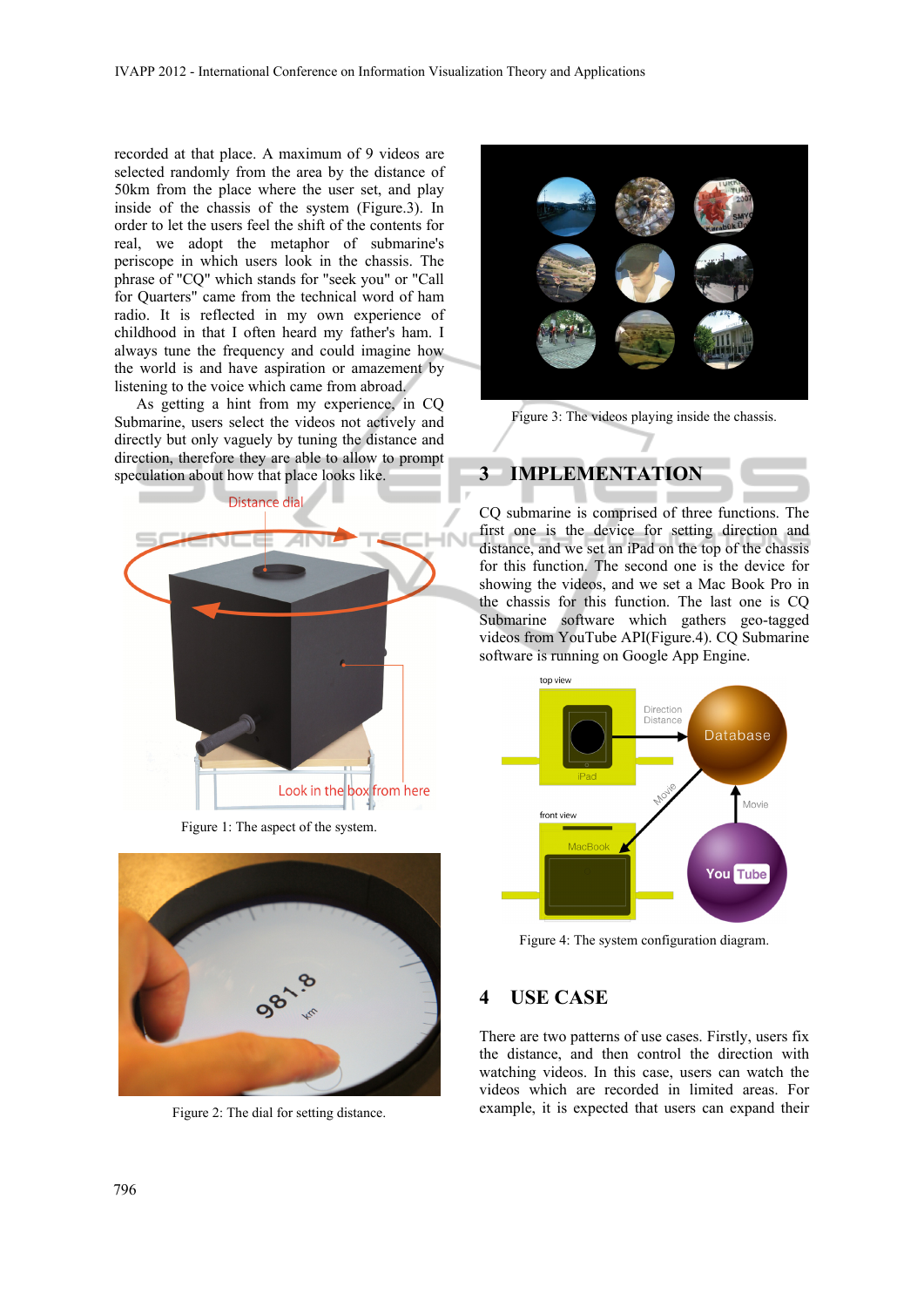knowledge about the region and discover something by watching the videos recorded in the area just nearby their homes. A lot of people treat the place as dots, because they normally move by means of transportation such as car, train, and bus in their city. But this use case enables users to realize what happens in several directions spatially. Secondly, users fix the direction, and then change distance with watching movies. In this case, users can realize the transition of culture by expanding the distance. For example, if Japanese users expand the distance toward west, they can watch Japanese contents, Chinese contents, European contents and so on in sequence. As just described in these use cases, users can obtain information with recognizing the space around the world.



Figure 5: A use case at exhibition.

### **5 DISCUSSIONS**

In order to get some initial user feedback, we made a demo of CQ Submarine at an exhibition on travel applications that was held in Tokyo in September 2011. In that exhibition, we received a variety of opinions with some visitors using CQ Submarine after that event. When users set the distance and direction, most of them tend to decide the place such as the their home city, the place where they travelled before and so on in advance. Of course they missed the point at first, however, they guessed which country the current places were from the information

in the videos such as the look of people, buildings and character. In this process, especially, users were amazed when Japanese language changed to Chinese, Turkish, and French by expanding the distance from Japan to west. At last some users reached the videos recoded at the place where they intended at first. A lot of users were surprised that their sense of distance and direction missed the points of real.

### **6 RELATED WORKS**

As a research which relates image browsing and spatial location information, Snavery, Seitz, and Szeliski presented "Photo Tourism ". This system enables users to browse through Internet snap shots that have been arranged into virtual 3D space by finding similarities between the images. There are also some web services such as "flickr" or "panoramio" and "google maps" in which users can browse pictures or videos on maps. These ideas shows the value of browsing contents by relating them to location information, however there are no case which use distance and direction as an interface. Some AR applications such as "Sekai Camera" or "Layer" presents interface which uses real-world experience, but they are different in that the area is extremely small from our research.

### **7 CONCLUSIONS**

Initial feed back from users indicates CQ Submarine is useful to provide imagination, amazement and discovery in searching process. This results indicate that the concept of CQ Submarine is expected to work for a variety of areas such as education, tourism, and culturology. We believe that making scope for imagination in searching process is a useful activity that may lead to a variety of innovative applications.

## **REFERENCES**

- Rui Y., Huang, S. H., Ortega, M., Mehrotra, S., 1998. A Degree-of-Edit Ranking for Retrieval on Relevance Feedback: A Power Tool for Interactive Content-Based Image Retrieval. In *IEEE Trans. Circuits and Systems and Systems or Video Technology* Vol.8 No.5.
- Snavery. N., Seitz, M. S., Szeliski, R., 2006. Photo Tourism: Exploding Photo Collections in 3D. In *ACM Transactions on Graphics (SIGGRAPH Proceedings),*